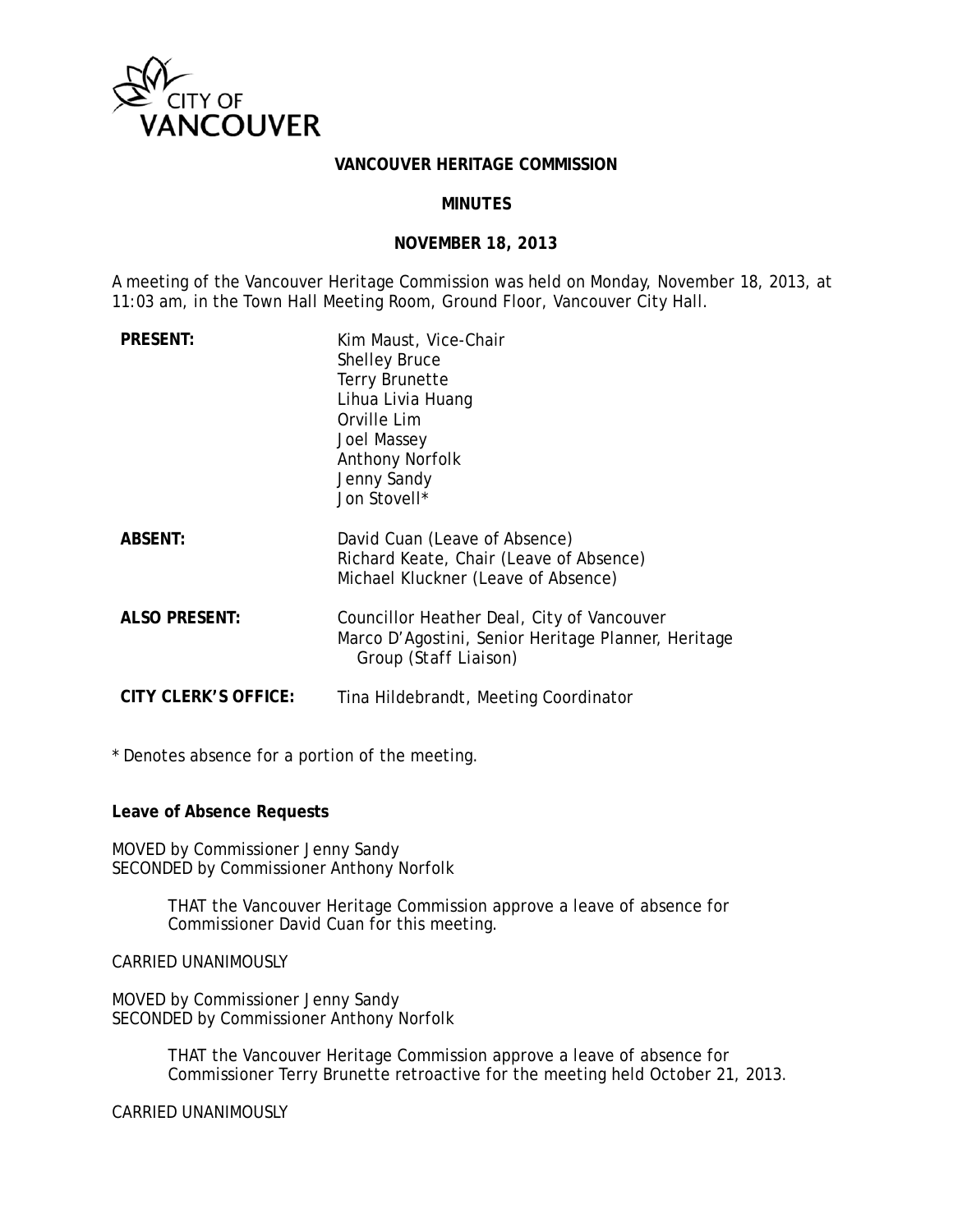### **Approval of Minutes**

MOVED by Commissioner Jenny Sandy SECONDED by Commissioner Shelley Bruce

> THAT the Vancouver Heritage Commission approve the minutes from the meeting held October 21, 2013, as circulated.

CARRIED UNANIMOUSLY

## **1. Business Arising from the Minutes**

## **(a) Rezoning Application: Granville and Cordova**

The Staff Liaison provided a report back on this matter, noting this rezoning application is consistent with City policy and direction as proposed. Furthermore, the review of the rezoning application considers the potential impact of the new buildings on the existing context including adjacent buildings and where feasible mitigation measures are required. In discussion, he advised that there is opportunity through the Development Permit Application process to address design issues in order to mitigate impacts on the heritage building.

Jon Stovell agreed to follow-up with the Planner involved in this rezoning application to obtain further details.

### **2. Conservation Review**

**(a) 2975 Oak Street – The Van Arsdel VHR B DE#417330** 

Issues:

- (i) SoS, Conservation Plan; and
- (ii) Overall scheme and compatibility of new development.
- Applicants: Donald Luxton, Donald Luxton & Associates Kevin Hoffman, Aquilini Development & Construction Inc. Mark Mazzone, Acquilini Development & Construction Inc. Nick Bevanda, CEI Architecture Planning Interiors Robert Cesnik, CEI Architecture Planning Interiors

Staff: James Boldt, Heritage Planner

Staff and the applicants reviewed the application and responded to questions.

MOVED by Commissioner Jenny Sandy SECONDED by Commissioner Jon Stovell

> THAT the Vancouver Heritage Commission supports the SoS and Conservation Plan for 2975 Oak Street (The Van Arsdel) as presented at its meeting November 18, 2013;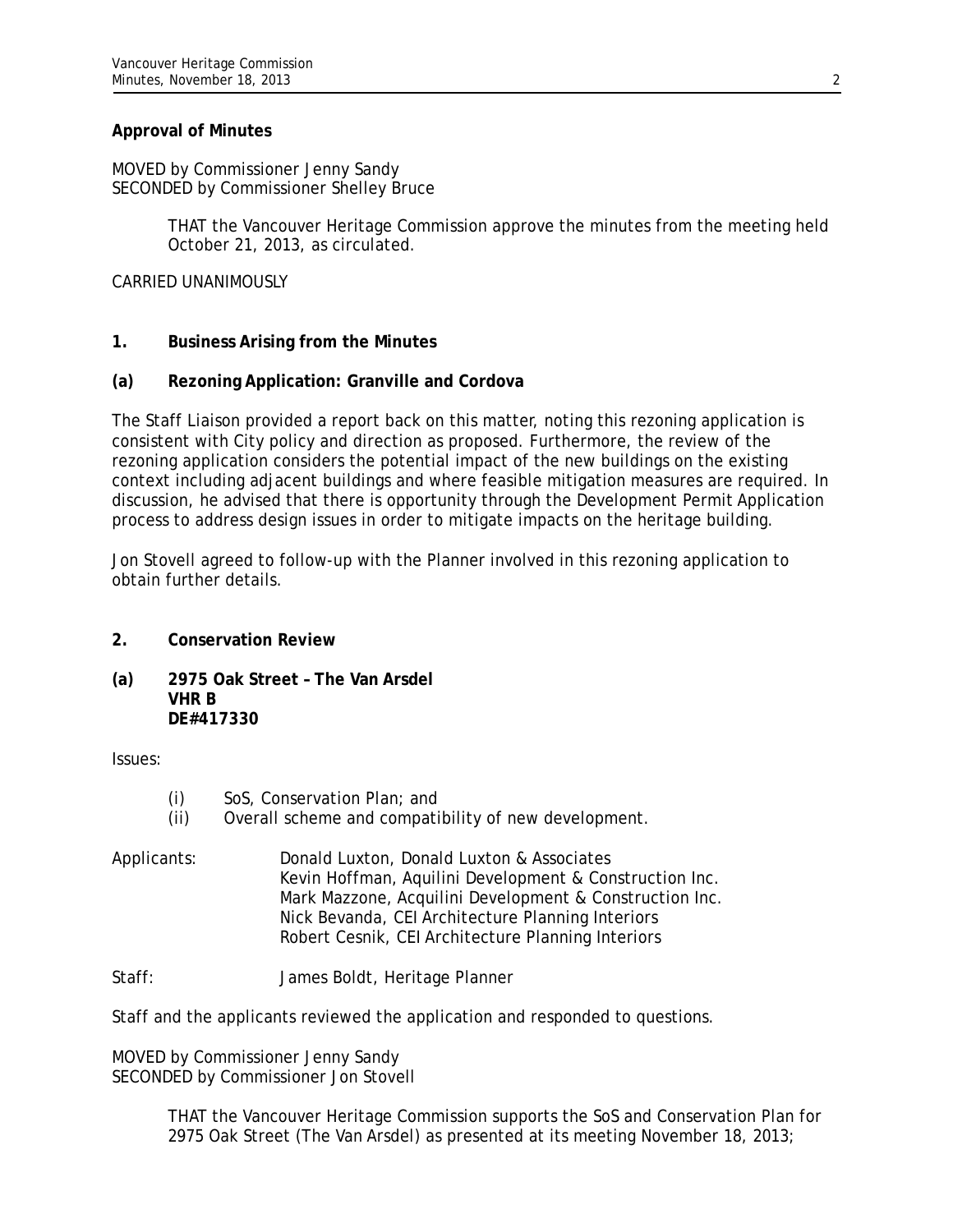FURTHER THAT the Vancouver Heritage Commission recommends further design development to the new structure that maintains its subordinate nature to the heritage building.

### CARRIED

(Commissioners Shelley Bruce and Joel Massey opposed)

MOVED by Commissioner Kim Maust SECONDED by Commissioner Jon Stovell

> THAT the Vancouver Heritage Commission supports the overall density proposed for 2975 Oak Street (The Van Arsdel) as presented at its meeting November 18, 2013.

### CARRIED

(Commissioners Shelley Bruce, Lihua Livia Huang, Orville Lim and Joel Massey opposed)

## **3. 2550 West 10th Avenue – Kitsilano Secondary School VHR B**

Heritage Consultant: Don Luxton

Staff: James Boldt, Heritage Group

Staff and the Heritage Consultant provided an update on the application for the seismic mitigation project at Kitsilano Secondary School and responded to questions.

*\* \* \* \* \** 

*The Commission recessed at 12:23 pm and reconvened at 12:30 pm with the same members present.* 

*\* \* \* \* \** 

## **4. Downtown Eastside (DTES) Local Area Planning Program (LAPP)**

Staff: Tom Wanklin, Senior DTES Planner Wesley Joe, DTES Planner Zlatan Jankovic, Heritage Planner

Planning and Heritage staff provided an update on the DTES LAPP process, which included an overview of the major directions proposed in the LAPP, and a review of the main Heritage proposals.

MOVED by Commissioner Kim Maust SECONDED by Commissioner Jon Stovell

> THAT the Vancouver Heritage Commission (VHC) thanks staff for their presentation on the Downtown Eastside (DTES) Local Area Planning Program (LAPP) process and recommends that a Vancouver Heritage Joint Sub-committee be formed to review the heritage component of the plan including a detailed inventory of the current heritage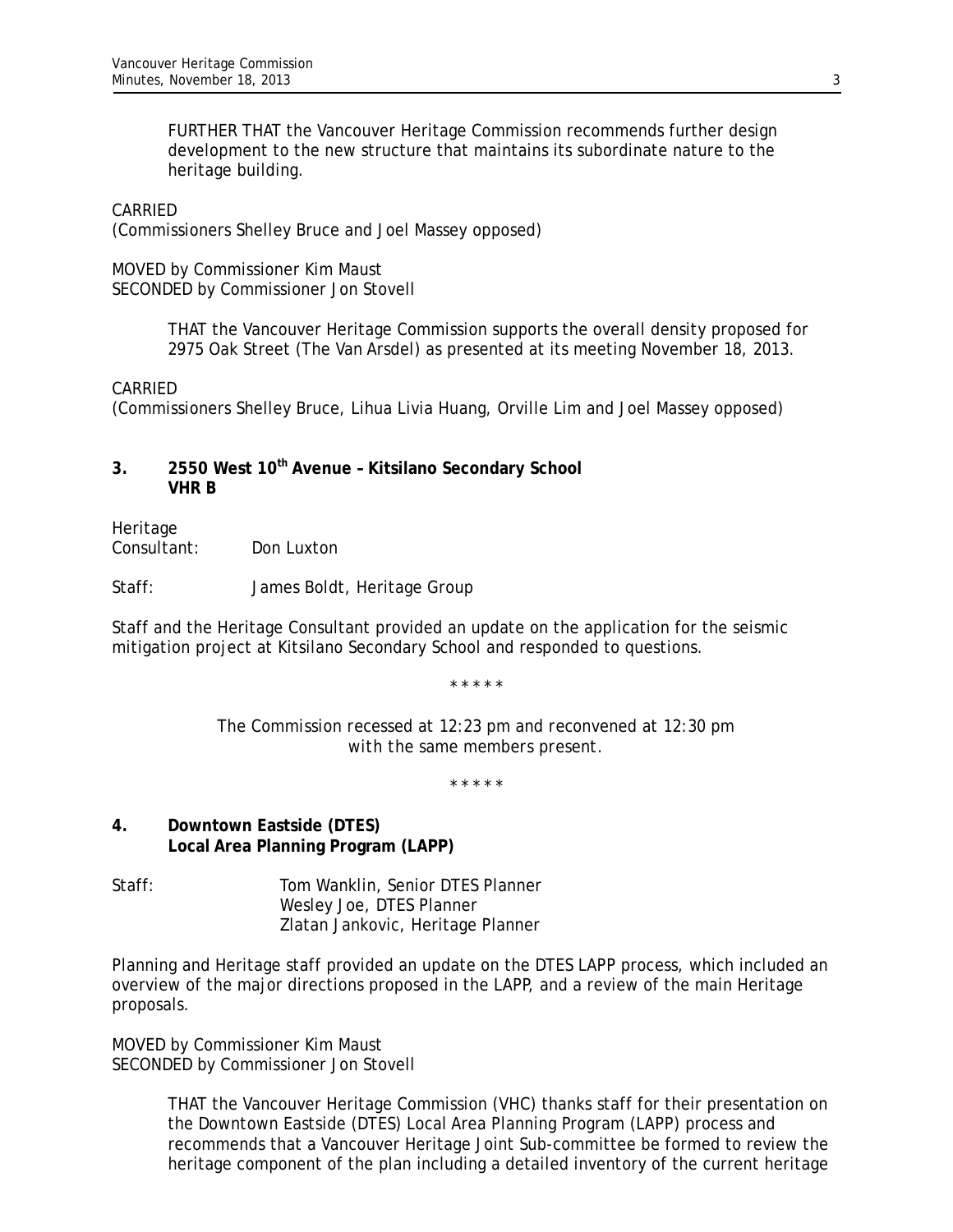building stock together with their current uses. The sub-committee to include the following VHC members:

Lihua Livia Huang; Orville Lim; Kim Maust; Anthony Norfolk; Jon Stovell; and Councillor Heather Deal *(as Liaison)*.

## CARRIED UNANIMOUSLY

## **5. Heritage Program Review**

The Staff Liaison reviewed the Heritage Conservation Program, based on Council's direction of May 15, 2013, and sought the Commission's feedback.

In discussion, Commissioners expressed the need to improve incentives for heritage retention.

In response to questions regarding provincial legislation requiring compensation for the protection of heritage buildings, the Staff Liaison agreed to compile a list of compensation requirements in other provinces.

MOVED by Commissioner Kim Maust SECONDED by Commissioner Anthony Norfolk

> THAT the Vancouver Heritage Commission supports the Heritage Conservation Program report going to Council, as presented by staff at its meeting on November 18, 2013;

FURTHER THAT the Vancouver Heritage Commission ask that the Vancouver Heritage Register Update Sub-committee work with staff once the report is made public.

### CARRIED UNANIMOUSLY

### **6. Sub-Committee Reports**

Heritage staff reviewed the report from the SoS/VHR Sub-Committee and responded to questions.

MOVED by Commissioner Jenny Sandy SECONDED by Commissioner Shelley Bruce

> THAT the Vancouver Heritage Commission support adding the following building to the Vancouver Heritage Register as a B-listing:

425-429 Campbell Avenue – St. Ehlmo Hotel;

FURTHER THAT the Vancouver Heritage Commission request that the Statements of Significance for the following buildings be referred back to the consultants for revisions:

- 425-429 Campbell Avenue St. Ehlmo Hotel
- 401 Powell Street Secord-Imperial Hotel (Marr Hotel)
- 101 East Hastings Street Irving Hotel (Sunrise Hotel)